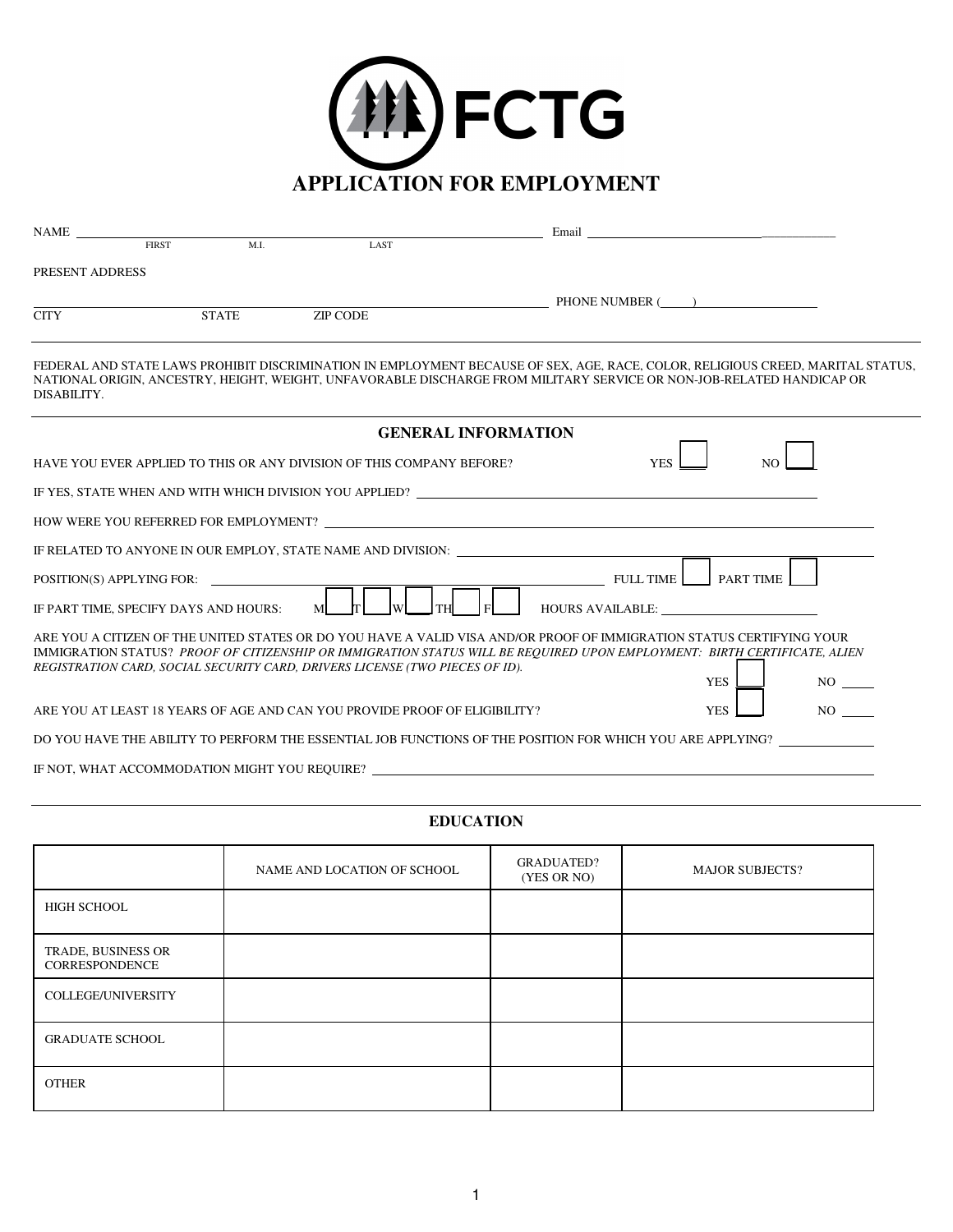ACTIVITIES: CIVIC, ACADEMIC, ETC.:

 $\overline{a}$ 

## **EMPLOYMENT EXPERIENCE**

START WITH YOUR PRESENT OR LAST JOB. INCLUDE ANY JOB RELATED MILITARY SERVICE ASSIGNMENTS AND VOLUNTEER ACTIVITIES. EXCLUDE ORGANIZATIONS, THE NAME OR CHARACTER OF WHICH INDICATES THE RACE, CREED, SEX, MARITAL STATUS, DISABILITY, AGE, COLOR OR NATIONAL ORIGIN OF ITS MEMBERS.

|  |  | PHONE POSITION POSITION SUPERVISOR                   |  |
|--|--|------------------------------------------------------|--|
|  |  |                                                      |  |
|  |  |                                                      |  |
|  |  | 4. EMPLOYER ADDRESS                                  |  |
|  |  | PHONE POSITION POSITION POSITION PRODUCED BUPERVISOR |  |
|  |  |                                                      |  |
|  |  | LEAVING DATE ENDING SALARY \$                        |  |

OTHER QUALIFICATIONS (SUMMARIZE SPECIAL JOB-RELATED SKILLS AND QUALIFICATIONS ACQUIRED FROM EDUCATION, TRAINING, EMPLOYMENT OR OTHER EXPERIENCE):